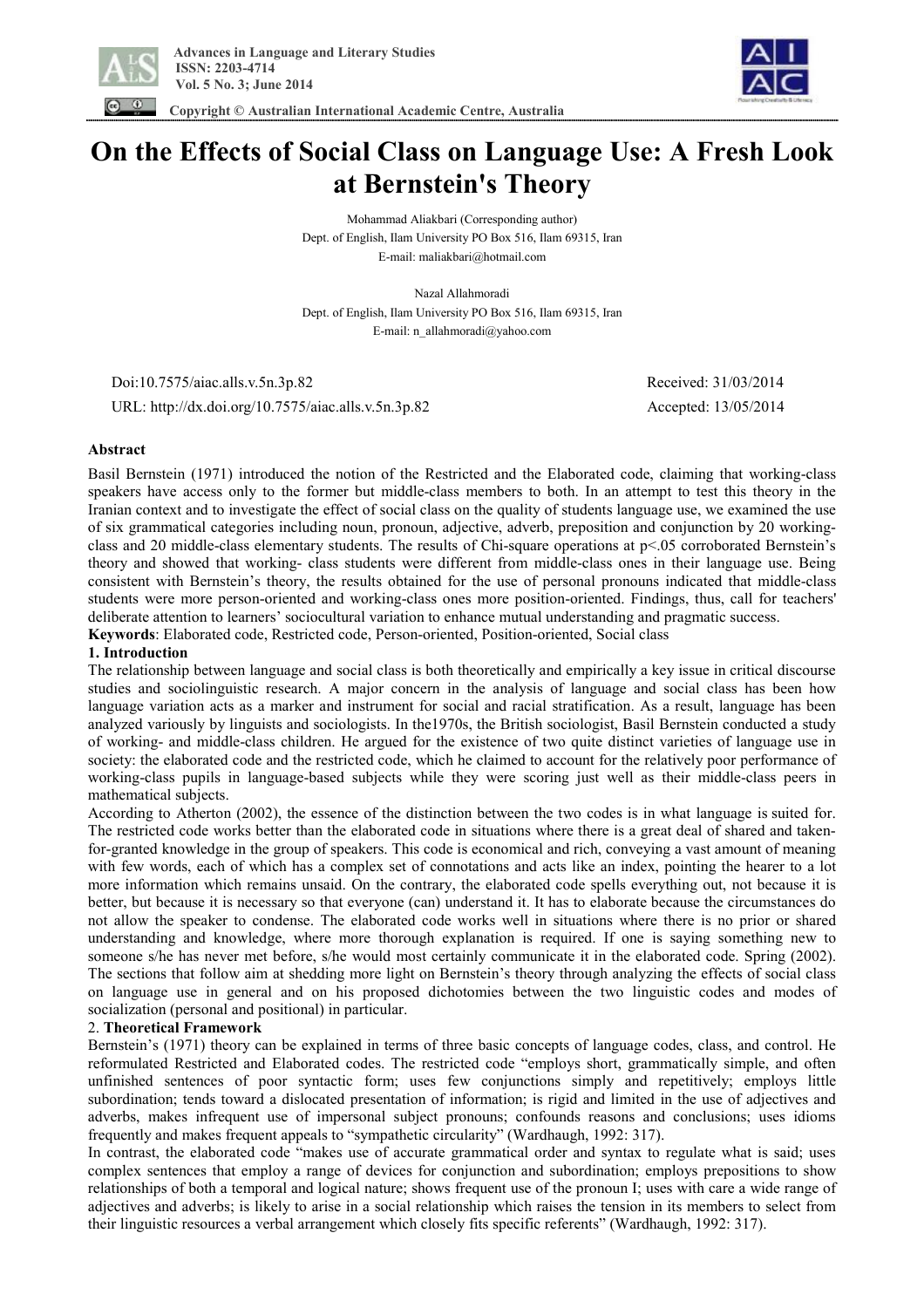#### **ALLS 5(3):82-88, 2014** 83

'Control' refers to the role of families and their social control, the way of decision making in families and the relationship among the members. Bernstein (1972b) made a distinction between position-oriented and person-oriented families. In the former, language use is closely related to such matters as close physical contact among the members, a set of shared assumptions, and a preference for implicit rather than explicit meaning in communication. In personoriented families, on the other hand, language use depends on these factors less, and communication is more explicit and context-free. That is, it is less dependent for interpretation on such matters as physical surroundings. According to Bernstein, position orientation leads to a strong sense of social identity with some loss of personal autonomy, whereas person orientation fosters personal autonomy. Wardhaugh (1992, P. 360)

Finally, Bernstein used Brandis's (1970) Social Class Index through which he analyzed the working-class and the middle-class by considering the frequencies of use of grammatical categories. The present study also uses these concepts and frameworks in its investigation of the relationship between language use and one's social class.

# **3. Review of the Literature**

Bernstein's theory of language codes is perhaps one of the most challenging theories in sociolinguistics in that it received both support and criticism in the field. Influenced by his ideas, many researchers have commented on the different ways in which adults from various social classes respond linguistically to their children. Hess and Shipman (1965) studied middle-class and lower working-class mothers, helping their four-year-old children in either blocksorting tasks or the use of Etch-A-Sketch. The study revealed important differences, with the middle-class mothers far better able to help or instruct their children than the lower working-class ones, who were unable to offer much assistance to their children. Robinson and Rackstraw (1967) also found that middle-class mothers, far more often than the lower working-class mothers, tried to answer their children's Wh-questions (which are considered as information seeking questions) with genuine explanations. Bernstein and Henderson (1969) reported social class differences in the emphasis placed on the use of language in two areas of children's socialization: interpersonal relationships and the acquisition of basic skills. The results showed that middle-class mothers placed much greater emphasis on the use of language in the person area, relative to their working class counterparts, whereas working-class mothers put greater emphasis on the use of language in the transmission of basic skills. Newson and Newson (1970) found that working class mothers invoke authority figures such as police officers in threatening their children. Cook (1971) found that lower working-class mothers used more commands to their young children and often relied on their positional authority to get their way than did middle-class mothers, who preferred to direct their children attention to the consequences of what they were doing.

To search for a relationship between social class and mothers' speech, Henderson (1972) investigated the language used by a hundred mothers to their seven-year-old children. The mothers were divided into middle-class and working-class groups. He reported that relative to the working-class mothers, the middle-class mothers favored the use of abstract definitions, explicit rather than implicit definitions, and information giving strategies in answering children's questions. They also used language to transmit moral principles and to indicate feelings. In Jay, Routh and Brantley's (1980) study twenty-five mothers of all social class levels were asked to tell, as if to a six-year-old child, stories suggested by several cartoon picture sequences. These stories were then played to a hundred six-year-old children of high and low social class levels, who were then asked standard comprehension questions about their content. An analysis of the comprehension scores revealed a significant main effect of the social class of the adult speakers and of the social class of the child listeners.

In a more recent study, Rodríguez and Hines Montiel (2009) tried to describe and compare the communication behaviors and interactive reading strategies used by Mexican American mothers of low and middle socioeconomic status (SES) backgrounds during shared book reading with their preschool children. Significant differences between different SES groups regarding the frequency of specific communication behaviors were revealed. Middle-SES mothers used positive feedback and yes/no questions more often than did low-SES mothers. Mexican American mothers also used a variety of interactive reading strategies with varying frequencies, as measured by the Adult/Child Interactive Reading Inventory. They enhanced attention to text some of the time, but rarely promoted interactive reading/supported comprehension or used literacy strategies.

All the above-mentioned studies were concerned with how adults from different social classes respond linguistically to their children. The results of these studies are consistent with that of Bernstein's. Moreover, reference can be made to many studies and programs which addressed the language for children and socialization. Likewise, in the available literature, references have been made to the studies that differentiated between restricted and elaborated language codes and addressed the consequences they hold for those who use them.

Williams (1969) tried to determine whether statistically reliable social class differences could be found in the degrees and types of syntactic elaboration in the speech of selected Negro and White, male and female, fifth-and-sixth-grade children from whom language samples had been obtained in the Detroit Dialect study. The corpus of some 24,000 words represented the speech of children selected from relatively low and middle ranges of a socioeconomic scale used in the original study. A quantitative description of syntactic elaboration was obtained by using a modified immediate constituents procedure which provided coding of the structural divisions of English sentences. The results indicated that children from the higher-status sample tended to employ more, and more elaborated, syntactic patterns. Such status differences generally prevailed across the sexes, but did vary across the levels of a topical variable and the race variable. Lareau (2002) examined the effects of social class on the interaction inside the home upon ten-year-old black and white children. The results showed that middle-class parents emphasized concerted cultivation through efforts to foster children's talents via organized leisure activities and extensive reasoning. Working-class and poor parents appeared to accept the accomplishment of natural growth, providing conditions under which children can grow but leaving leisure activities to children themselves. These parents also used directives rather than reasoning. Middle-class children, both white and black, were gaining an emerging sense of entitlement from their family life. Working-class and poor children did not display the same sense of entitlement or advantages.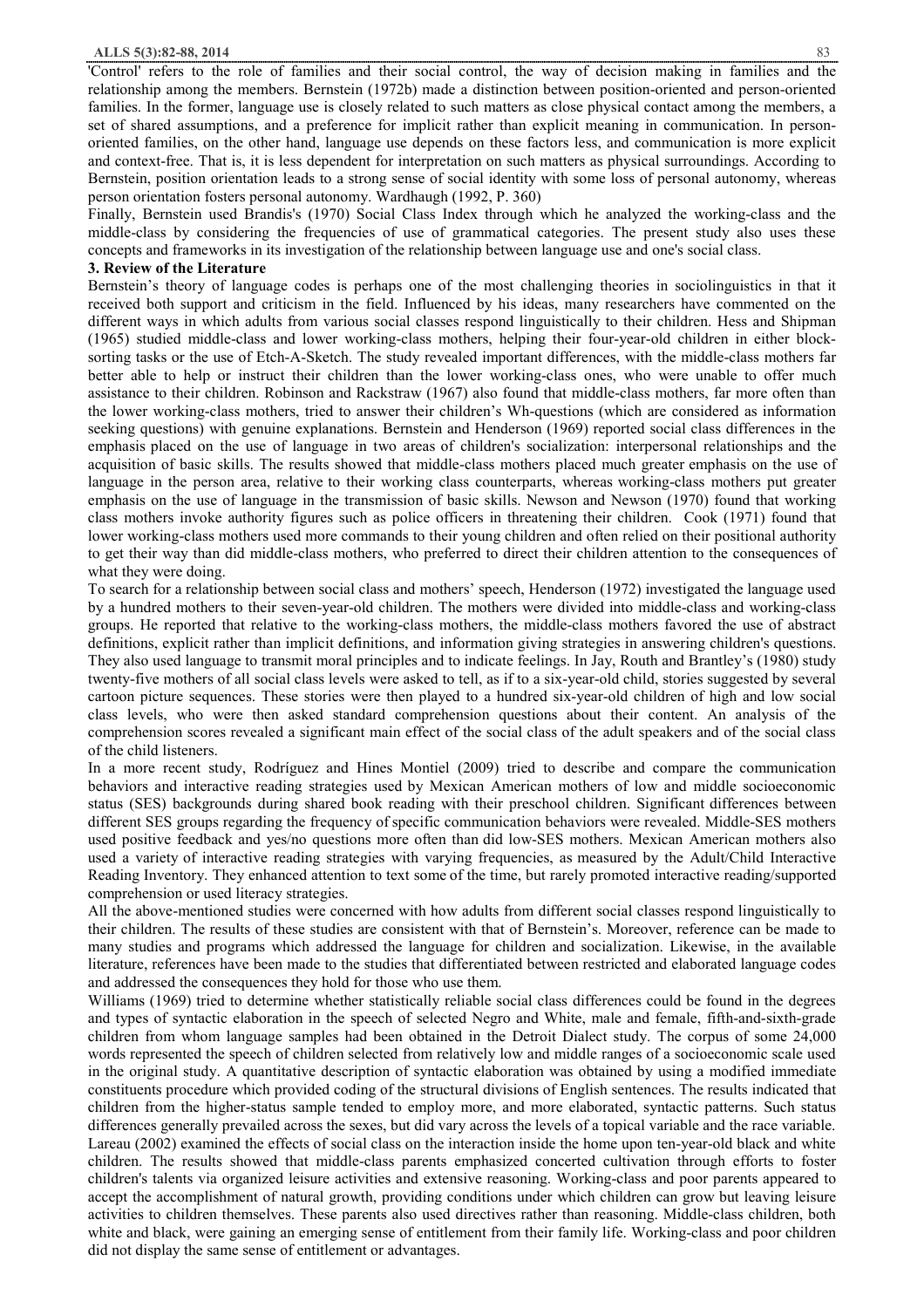Aarefi (2008) investigated the difference between linguistic-cognitive skills in Turkish and Kurdish students with Farsi as their mother tongue from different economical-social backgrounds, using Vygotsky's theory of general cognitive development and Bernstein's theory of social class and differences in speech quality. She found that the average number of words the middle socioeconomic children level used was far higher than the average number of words the children from low socioeconomic class used. The language skill in using words by the Turkish and Kurdish speaking children had no relationship with their cultural backgrounds. There was also a significant difference between the parents' level of education; children whose parents had a higher level of education used more words in writing. Aliakbari et al. (2012) conducted a research project on fifth graders in Tehran, Iran and analyzed both the language and the social class data. The results of the correlation analyses indicated a significant relationship between the total social class scores and certain grammatical categories. The relationships between the language data and the social class factors also displayed a similar trend. They, thus, concluded that their findings supported Bernstein's theory to a great extent.

In spite of the fact that many studies confirmed Bernstein's ideas, there are also some critics in the literature. Rosen (1972) criticized Bernstein on the grounds that he had not looked closely enough at working-class life and language. Labove (1972) argued that one cannot reason from the kind of data presented by Bernstein that there is a qualitative difference between the two kinds of speech Bernstein describes, let alone a qualitative difference that would result in cognitive and intellectual differences.

Cooper (1976) examined aspects of Basil Bernstein's sociolinguistic account of educational failure empirically. Two groups of students from the first year of an upper school in England, one with primarily non-manual backgrounds, the other with primarily manual backgrounds, were observed in math and science classrooms, through informal discussions with teachers, and through school records and reports, to determine which of Bernstein's two codes appeared to underlie the disciplinary and pedagogic technique of the teachers of the classes observed. The findings showed that in terms of indicators for both regulative and instructional content, the observed math and science curricula appeared to be predicated on a restricted rather than an elaborated code for both classes of students. He concluded that Bernstein's emphasis on certain pupils lacking an elaborated code accounting for working-class failure and middle-class success is misplaced. Thorlindsson (1987) also made an attempt to test Bernstein's sociolinguistic model empirically. The relationship was examined among all the major variables of the model including social class, family interaction, linguistic elaboration, IQ, and school performance. The correlations among social class, family interaction, IQ, and school performance were along the lines hypothesized by Bernstein, whereas linguistic elaborations did not play their predicted role. The empirical results indicated that an important revision of the model was needed. Findings, thus, suggested that a clear distinction should be made between cognitive and pragmatic aspects of the sociolinguistic codes, and between macro and micro elements of social structure.

Bolander (2009), assessing the relevance of Bernstein's theory for German-speaking Switzerland, showed that the uptake of Bernstein's outlook was and continues to be minimal for the Swiss German context and explores reasons for this conclusion. Acknowledging that certain aspects of Bernstein's theoretical outlook are potentially relevant for the Swiss German context in light of the contemporary studies which highlight a connection between social background and differential school achievement, he concludes that they need to be reassessed in light of the awareness of the variety of interdependent factors which can and do influence the performance of children and adolescents at school.

As posited earlier and is clearly understood from the literature reviewed, Bernstein's theory has attracted the attention of many researchers and sociolinguists. Yet, in spite of all these studies, one cannot determine with certainty how social class affects language use.

# **4. Focus of the Study**

Bernstein claims that working class students have access only to restricted codes and middle class students to both restricted and elaborated codes, because middle-class members are geographically, socially, and culturally mobile. His theory has inspired a good number of studies. In order to take a different measure in this relation, the present study intends to investigate the use of grammatical categories of noun, pronoun, adjective, adverb, preposition and conjunction among working-class and middle-class children. The result of this study is hoped to raise teachers' understanding of the effect of social class on students' language use and determine whether they should consider it in their educational programs or not.

# 5. **Research Questions**

This study seeks answer to the following questions:

1- Does social class affect ones use of grammatical categories in L1 writing?

2- How different are middle- and working-class students in their social control with reference to their use of personal pronouns?

## **6. Methodology**

#### *6.1 Participants*

100 female students aged between 9 and 11 took part in the study. They were third or fourth grade elementary students in the city of Eivan in the province of Ilam, in western Iran. The reason for selecting students at these levels was that practicing writing tasks, which is the channel of instrumentation in this study, is part of their educational programs of these levels. Of these 100 participants, based on a social class questionnaire, 20 middle class and 20 working class students were selected.

#### *6.2 Instruments*

In conducting the present study two instruments have been adopted to collect the data. To determine students' social class, a converted version of Wilftang's (1990) questionnaire was administered. Different views on factors to be included in determining one's social class were considered and to make it suitable for the context of the study several open-ended questions were added. After translation and revision, it was piloted, re-examined and finally administered as an 11-item social class questionnaire (a copy of which is provided in Appendix A), comprising 10 multiple-choice questions with a variable number of choices and one open-ended question (each choice is indicative of a different level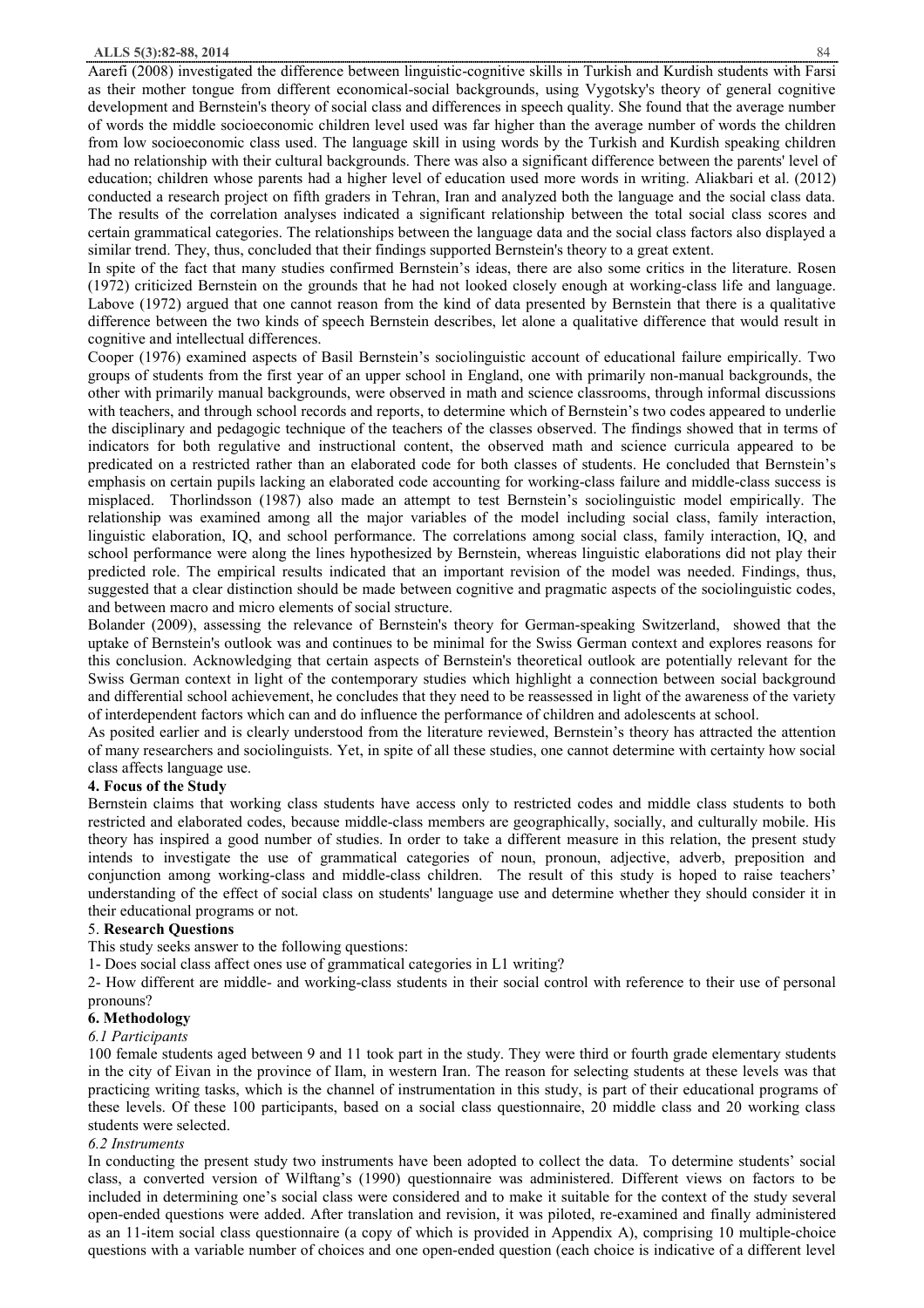of social class). The questionnaire was completed by the students themselves. Because some students avoided expressing their fathers' job, in order to be sure of the correctness of their answers, it was completed by their parents as well. Another measure used in this study was Picture sequences which required the students to write a story in an equal time space to examine their language use differences. It was the same picture sequences used by Bernstein in his original study (a copy is provided in appendix B). Such an analysis was used in Bernstein's studies but instead of written description he used a verbal description of the picture cards.

# *6.3 Data Collection*

The social class questionnaire was administered to the students who were already familiar with writing tasks. They, then, received selected pictures and wrote their stories in an equal time space. All grammatical categories of noun, pronoun, adjective, adverb, preposition and conjunction were counted manually by the researchers. To ensure the reliability of the scoring, correlation coefficient was measured for each category. The result which ranged from .79 to .88 was evaluated as moderate reliability, in line with Farhady, Ja'farpur, and Birjandi (2006). To check whether the differences between the frequencies of grammatical categories for working-class and middle-class groups were significant, separate chi-square tests were run. Moreover, to determine subjects' social control, uses of personal pronouns by both groups were compared and their frequencies computed as well.

## **7. Results**

Using SPSS software, descriptive statistics including frequency, mean and standard deviation of each category were computed for two groups of participants. As can be seen in Table 1 below, the means and the standard deviation of both groups differed.

| <b>Grammatical Category</b> | Social class | Mean  | Std. Deviation |
|-----------------------------|--------------|-------|----------------|
| Noun                        | Middle       | 33.05 | 11.413         |
|                             | Working      | 29.05 | 10.190         |
| Adjective                   | Middle       | 3.30  | 2.080          |
|                             | Working      | 2.05  | 1.905          |
| Adverb                      | Middle       | 8.75  | 3.796          |
|                             | Working      | 6.50  | 4.560          |
| Preposition                 | Middle       | 9.85  | 4.234          |
|                             | Working      | 7.65  | 4.258          |
| pronoun                     | Middle       | 4.15  | 3.031          |
|                             | Working      | 4.45  | 4.442          |
| Conjunction                 | Middle       | 9.30  | 6.233          |
|                             | Working      | 7.85  | 6.800          |

Table 1. Descriptive statistics for use of grammatical categories among two social classes

In order to answer the question of the study, first, all linguistic categories in students' writings of both groups were counted. Then, 6 chi-square tests were run to compare the differences between the frequencies of the grammatical categories. As is noticeable from the results in Table 2, for all six grammatical categories, the observed  $\chi^2$  is greater than critical  $\chi^2$ . Accordingly, it can be claimed that the participants' social class has influenced their language use.

Table 2**.** Chi-square results for comparing the frequencies of grammatical categories of the groups

| Grammatical  | chi square | Sig | P Level |  |
|--------------|------------|-----|---------|--|
| Categories   |            |     |         |  |
| <b>Nouns</b> | 5.153      | .23 | < 0.02  |  |
| Adjectives   | 3.574      | .59 | < 0.03  |  |
| Adverbs      | 8.758      | .03 | < 0.03  |  |
| Pronouns     | 4.313      | .38 | < 01    |  |
| Propositions | 6.481      | .11 | < 0.05  |  |
| Conjunctions | 5.92       | .15 | < 01    |  |

To determine students' social control and answer the second question, the use of personal pronouns between the two social classes was analyzed. As Table 3 indicates, the frequency of the use of personal pronouns by the middle-class subjects is higher than that of the working-class participants. The use of the third-person plural pronoun 'they' and the first person singular 'I' had the highest frequencies among middle-class students. The second person plural 'you' and the third person singular 'he/she' had the lowest frequencies. For the working-class members, the most frequently used pronouns were 'they' and the first person plural 'we'. In order to find out whether differences between the uses of the personal pronouns were significant, six chi-square tests were run. The difference was significant only for the use of the first person singular 'I'. These results somehow corroborate Bernstein's theory, which maintains that users of the elaborated code make frequent use of the pronoun 'I' and are person-oriented while users of the restricted code are position oriented. The working-class participants gave more importance to the third person plural and the first person plural, which signifies that they paid more attention to group work and shared assumptions and were more positionoriented. The frequency of using the first person singular pronoun 'I' among the middle-class subjects indicated that they are more person-oriented.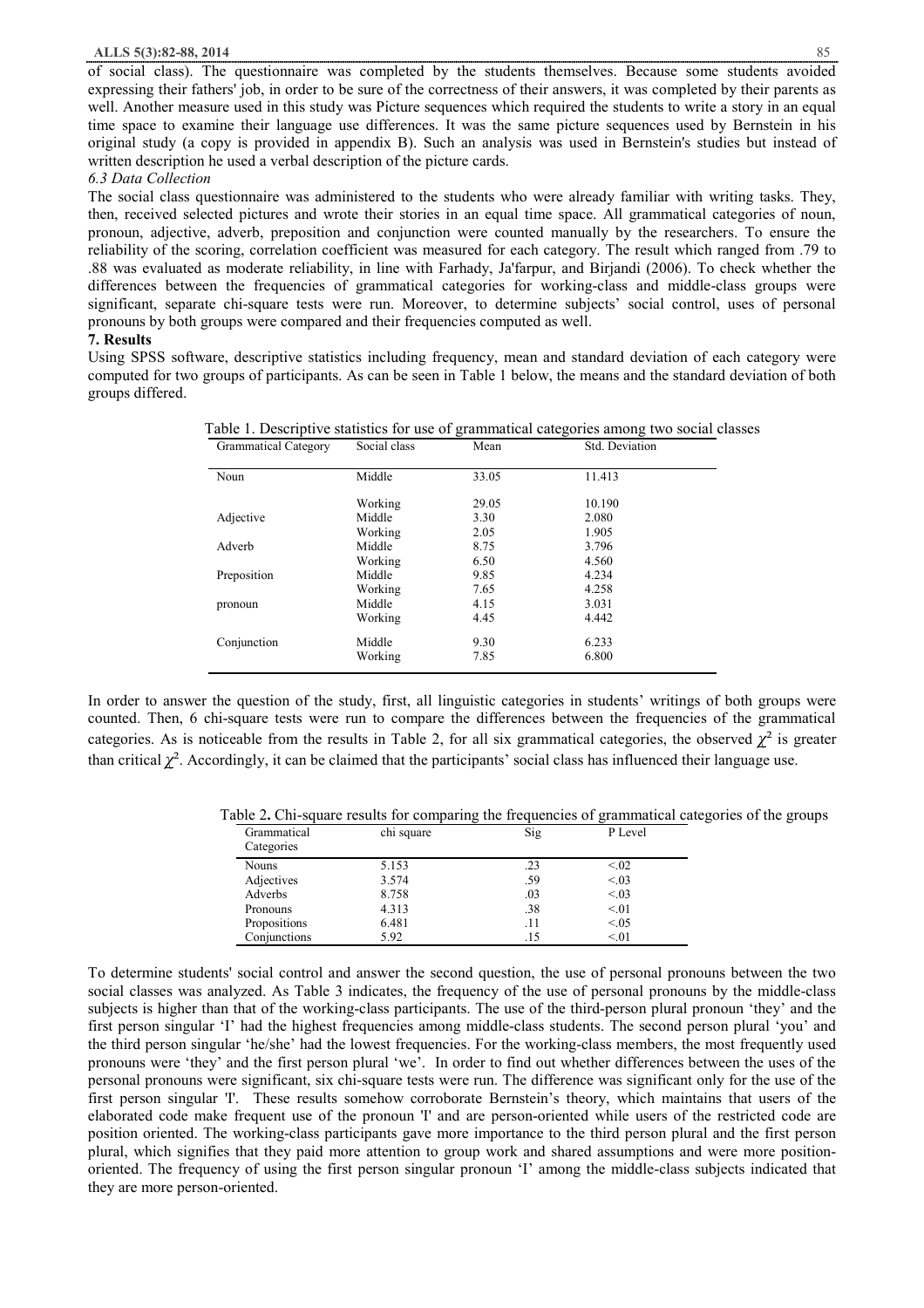**ALLS 5(3):82-88, 2014** 86

|               | Middle class | Working class | Chi-square | Level of Significance |
|---------------|--------------|---------------|------------|-----------------------|
|               |              |               | 11.636     | .001                  |
| You(singular) |              |               | .529       | .46                   |
| He/She        |              |               | .059       | .808                  |
| We            |              |               | 1.087      | .297                  |
| You(plural)   |              |               | .529       | .46                   |
| Thev          |              | 42            | .842       | .359                  |

# **8. Discussion and Conclusion**

This study took a fresh look at Bernstein's theory and the question whether social class differences can produce different language use. To this aim, frequency of the use of grammatical categories of noun, pronoun, adjective, adverb, proposition and conjunction by 20 working class and 20 middle class elementary students were compared. Chi-square results corroborated Bernstein's theory regarding the effect of social class on language use. The findings of the study can be explained by referring to Bernstein's Elaborated and Restricted codes. Working-class students have access to the restricted codes, the ones they reveal in the socialization process where the values reinforce such codes but middle class have access to both restricted and elaborated codes. Another question of this study was related to the social control of the middle- and working-class students based on their use of personal pronouns. The most outstanding result in the use of personal pronouns was the use of the first person singular pronoun **'**I**'** by middle class students. The results again certified Bernstein's theory on the grounds that the working-class members are more position-oriented and give more attention to group work and shared assumption and that middle-class students are far more person-oriented and tend towards personal autonomy.

The results accordingly corroborated Bernstein's theory in that restricted and elaborated codes are indicative of different social classes. It also shows how complex the educational matters are that teachers should consider. It implies that teachers and program developers should consider learners' social class differences, design correct curriculum to help working class students achieve elaborated codes, and look for ways to hinder the waste of student's talent in the lower social class.

# **References**

Aarefi, Marzieh: Investigation on linguistic-cognitive skills of bilingual children with different economical-cultural backgrounds, Quarterly Journal of Educational Innovations, 2008.

Aliakbari, Mohammad. Samaie, Mahmoud. Sayehmiri, Kourosh and Qaracholloo, Mahmoud.: The Grammatical Correlates of Social Class Factors: The Case of Iranian Fifth-Graders, Linguistikonline, 2012.

Atherton, J.: Language Codes. Available Online at: http://www.doceo.co.uk/language\_codes.htm, 2002.

Bernstein, Basil: Social Structure, Language and Learning, Educational Research, 1961.

Bernstein, Basil: Class, Codes and Control, London: Routledge & Kegan Paul, 1971.

Bernstein, Basil: A Sociolinguistic Approach to Socialization: with some Reference to Educability, In J. Gumperz and D. Hymes (Eds.), Directions in Sociolinguistics: The Ethnography of Communication (pp. 465-497), New York: Holt, Rinehart and Winston, 1972a.

Bernstein, Basil, & Henderson, D: Social Class Differences in the Relevance of Language to Socialization, Sociology, 1969.

Bolander, Brook: On the Relevance of Bernstein for German-speaking, Switzerland. Journal of Cross-Cultural and Interlanguage Communication, 2009.

Cook, John: An Inquiry into Patterns of Communication and Control between Mothers and their Children in Different Social Classes, London University, 1971.

Cooper, Barry: Bernstein's Codes: A Classroom Study, University of Essex Occasional Paper Education Area, ERIC, 1976.

Farhady, Hossein, Ja'farpur, Abdoljavad, & Birjandi, Parviz: Testing Language Skills: From Theory to Practice, Tehran, 2006.

Henderson, Dorothy: Contextual Specificity, Discretion and Cognitive Socialization: With Special Reference to Language, Sociology, 1972.

Hess, Robert. D, Shipman, Virginia. C: Early Experience and the Socialization of Cognitive Modes in Children, Child Development, 1965.

Jay, Susan. M, Routh, Donald. K, Brantley, John. C: Social Class Differences in Children's Comprehension of Adult Language, Journal of Psycholinguistic Research, 1980.

Labov, William: Language in the Inner City: Studies in the Black English Vernacular, Philadelphia: University of Pennsylvania Press, 1972.

Lareau, Annette: Invisible Inequality: Social Class Childrearing in Black families and White Families, American Sociological Review, 2002.

Newson, John. & Newson, Elizabeth: Four Years Old in an Urban Community, Harmondsworth: Penguin, 1970.

Rodríguez, Barbara L. & Hines, Rachel. And Montiel, Miguel: Mexican American Mothers of Low and Middle Socioeconomic Status: Communication Behaviors and Interactive Strategies during Shared Book Reading, LSHSS Journal, 2009.

Robinson, W. P. & Rackstraw, S. J: Variations in Mothers' Answers to Children's Questions, Sociology, 1967.

Rosen, Harold: Language and class: a critical look at the theories of Basil Bernstein, Bristol: Falling Wall Press, 1972.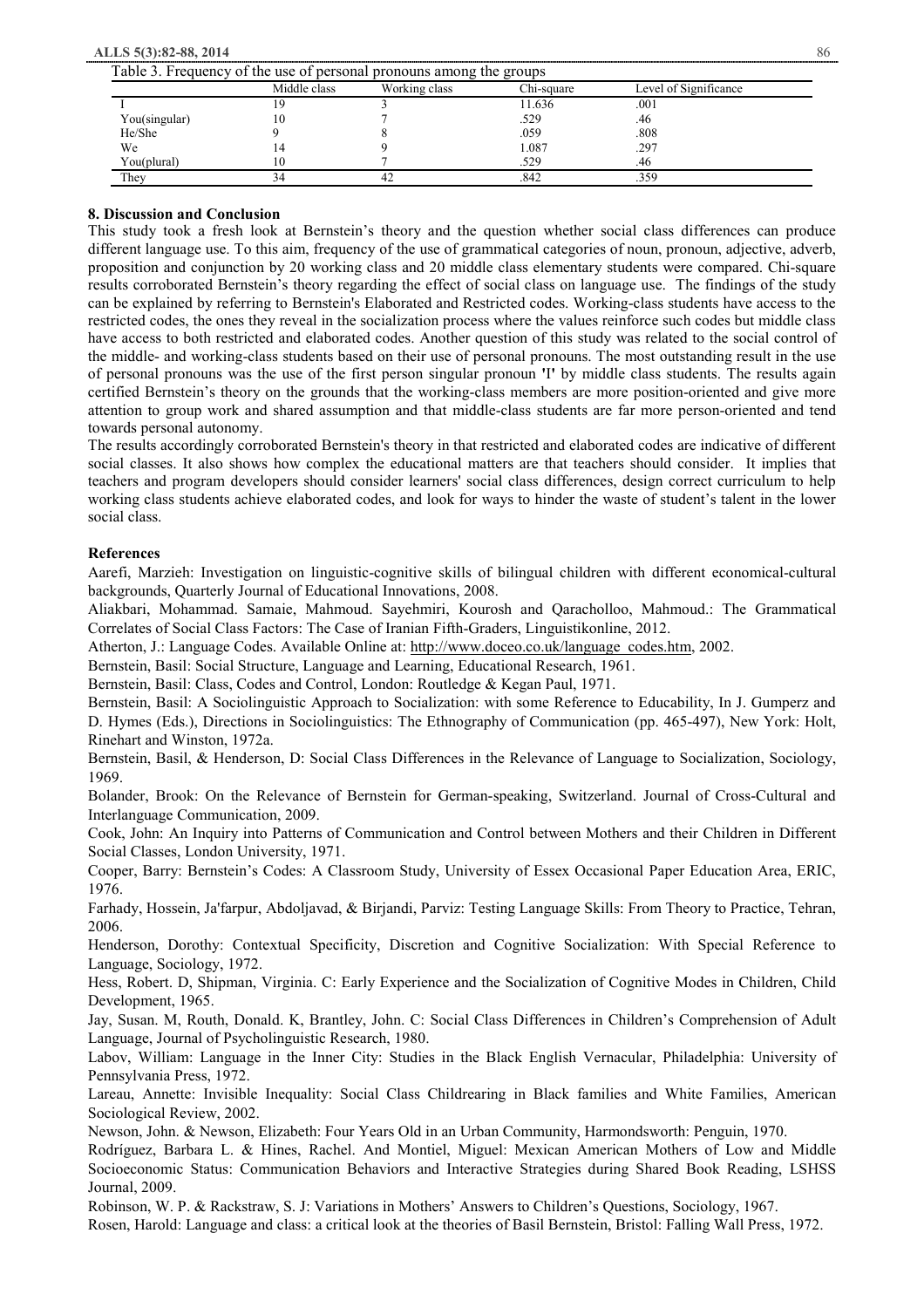Spring, R. Young: Basil Bernstein's Sociolinguistic Theory of Language Codes, Retrieved 17 December from: Zimmercsu (vesno.edv/bohnca/spch/oo/3-3bersnstein.htm, 2002.

Thorlindsson, Thorolfur: Bernstein's Sociolinguistics: An Empirical Test in Iceland, Social Forces, 1987. Wardhaugh, Ronald: An Introduction to Sociolinguistics, Cambridge, MA: Blackwell, 1992.

Wiltfang, Gregory L: Social Class and Adolescents' Self-esteem: Another Look, Social Psychology Quarterly, 1990. Williams, Frederick: Social Class Differences in Children's Syntactic Performance: A Quantitative Analysis of Field Study Data, Journal of Speech and Hearing Research, 1969.

# **Appendix A**

# **Translation of Social Class Questionnaire**

Dear Respondent: The present questionnaire has been prepared for a research project. All information you provide will be kept confidential. Please read every question carefully and choose the one that fits you best. Then tick the suitable choice. Thank you for your cooperation. 1. *How many persons are there in your family?* Three persons Four persons Five persons More than five persons 2. *Is there any one in your family who participates in art, sports, or foreign language education classes?* Yes No *3. Which of the following items describe the properties of your family? (Tick the ones you have(* Royal curtain MDF cabinet House  $Car(s)$ Land property Furniture LCD TV *4. What is the type of housing you are currently living in?* Renting Private housing (from brick) Private housing (concrete) Private housing (from marble) Government provided *5. What is your parents' job*? *6. What is your father's level of education?* Illiterate Below diploma Diploma BA/BS MA/MS PHD *7. How would you describe your neighborhood's condition of living?* Luxurious Comfortable Average Below average Run down *8. How much time during the past 3 years has your father been out of work?* More than 1 year Less than 1 year Not at all *9. Have your parents received welfare payments? If yes which type of welfare?* Yes, Relief committee Yes, Disabled tuition Yes, Social security No *10 How often do you buy clothes?* Twice a year Five times a year Eight times a year More than eight times *11. How much is your parents' salary ?(In Toman)*